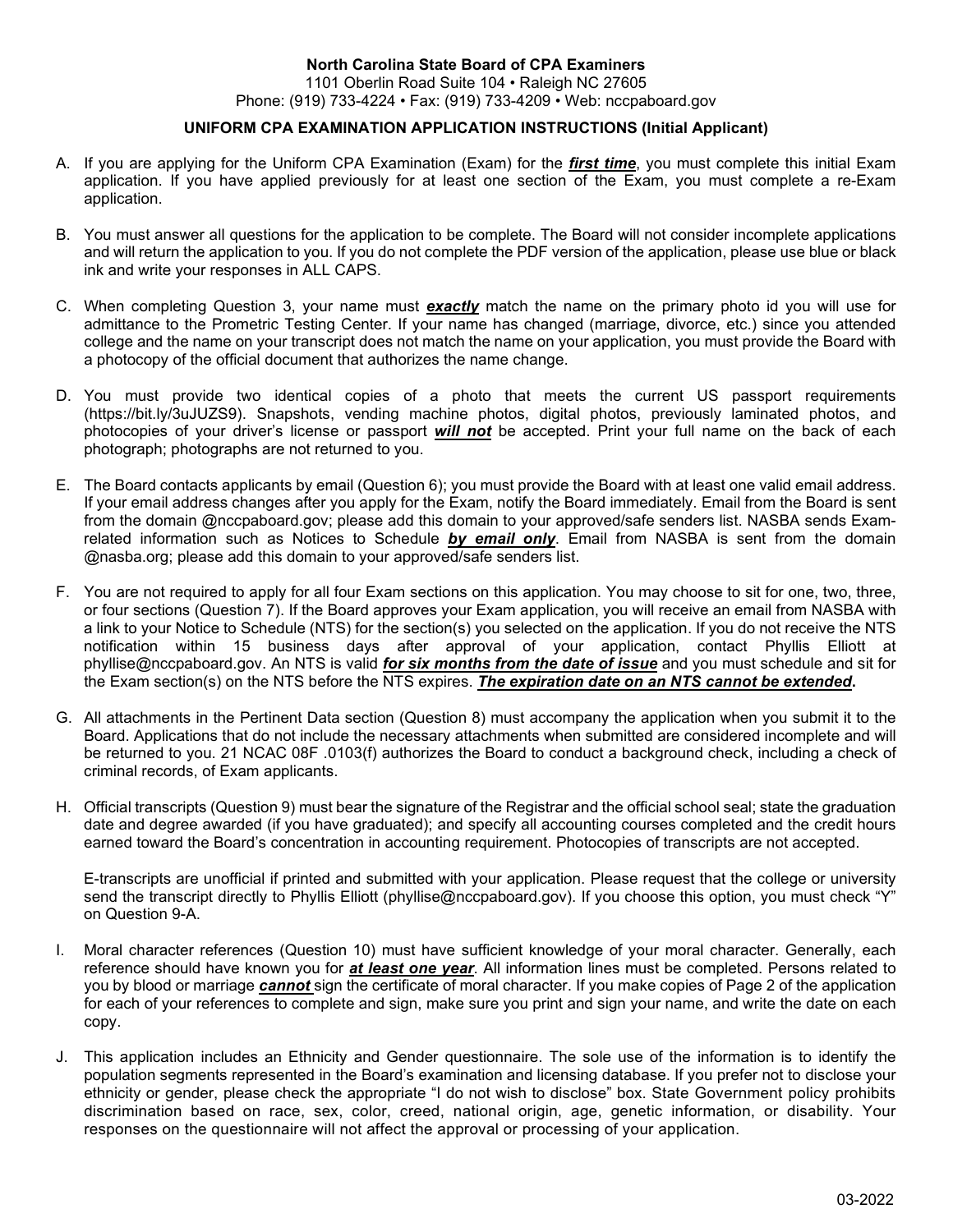K. An application received without proper payment will not be processed by the Board and will be returned to the applicant. All fees and costs paid with an *approved* application for the Exam are *non-refundable* and cannot be used toward a future Exam application. Make checks payable to: State Board of CPA Examiners. You may pay the fees using VISA or MasterCard (use the attached authorization slip). If a check or VISA or MasterCard authorization does not clear the issuing financial institution, the application will be deemed incomplete, returned to the applicant, and the Notice to Schedule (NTS), if issued, will be canceled. A \$36.00 processing fee will be charged for any check which does not clear the issuing financial institution.

As an initial Exam applicant, regardless of the number of Exam sections for which you are sitting, you must submit the \$230.00 administrative fee and the per-section fee for each section for which you are applying. Fees for the Exam sections are shown below.

| <b>Administrative Fee</b>                   | \$230.00 | \$230.00 |
|---------------------------------------------|----------|----------|
| Auditing & Attestation (AUDIT)              | \$226.15 |          |
| Financial Accounting & Reporting (FAR)      | \$226.15 |          |
| <b>Regulation (REG)</b>                     | \$226.15 |          |
| Business Environments & Concepts (BEC)      | \$226.15 |          |
| TOTAL FEES TO BE SUBMITTED WITH APPLICATION |          |          |

- L. If you require testing accommodations under the Americans with Disability Act (ADA), please complete the appropriate ADA forms that are available from the Forms & Applications page of nccpaboard.gov. Please contact Phyllis Elliott at phyllise@nccpaboard.gov if you have questions about requesting ADA accommodations.
- M. Send all inquiries about your Exam application to Phyllis Elliott at phyllise@nccpaboard.gov.

## **APPLICATION CHECKLIST**

- Did you answer all questions, including the Ethnicity and Gender questionnaire?
- Did you enclose two identical copies of a photo that meets current US passport standards?
- Did you write your name on the back of each photo?
- Did you enclose official transcript(s) or request an e-transcript to be sent to the Board?
- If you answered yes to A, B, C, or D in Question 8, did you enclose a copy of the relevant documents?
- If you answered no to E in Question 8, did you enclose proof of resident alien status or a notarized affidavit of your intention to become a US citizen?
- Did you obtain three (3) moral character references?
- Did you enclose a check or VISA or MasterCard authorization for the correct fees?
- If paying by check, did you make your check payable to the **State Board of CPA Examiners**?
- Did you sign and date the application?
- Did you make a copy of the completed application and all attachments for your records?

## **Mail Your Completed Application and All Attachments to:**

Exam Application NC State Board of CPA Examiners PO Box 12827 Raleigh, NC 27605

- Most initial Exam applications are approved and processed within 10 business days of receipt, but delays may occur. You may check the status of your application on the Exam Applicant page of the Board's website, nccpaboard.gov.
- After your application is approved and processed, it will take about 10 business days for NASBA to notify you that your Notice to Schedule (NTS) is available. The notification will be sent from NASBA (@nasba.org); check your spam/junk folder for the email.
- To access your NTS and Exam scores, you must have a NASBA Single-Sign-On (SSO) account. Set up your account at candidate-portal.nasba.org. If you are unable to create an account, contact NASBA at cbtcpa@nasba.org.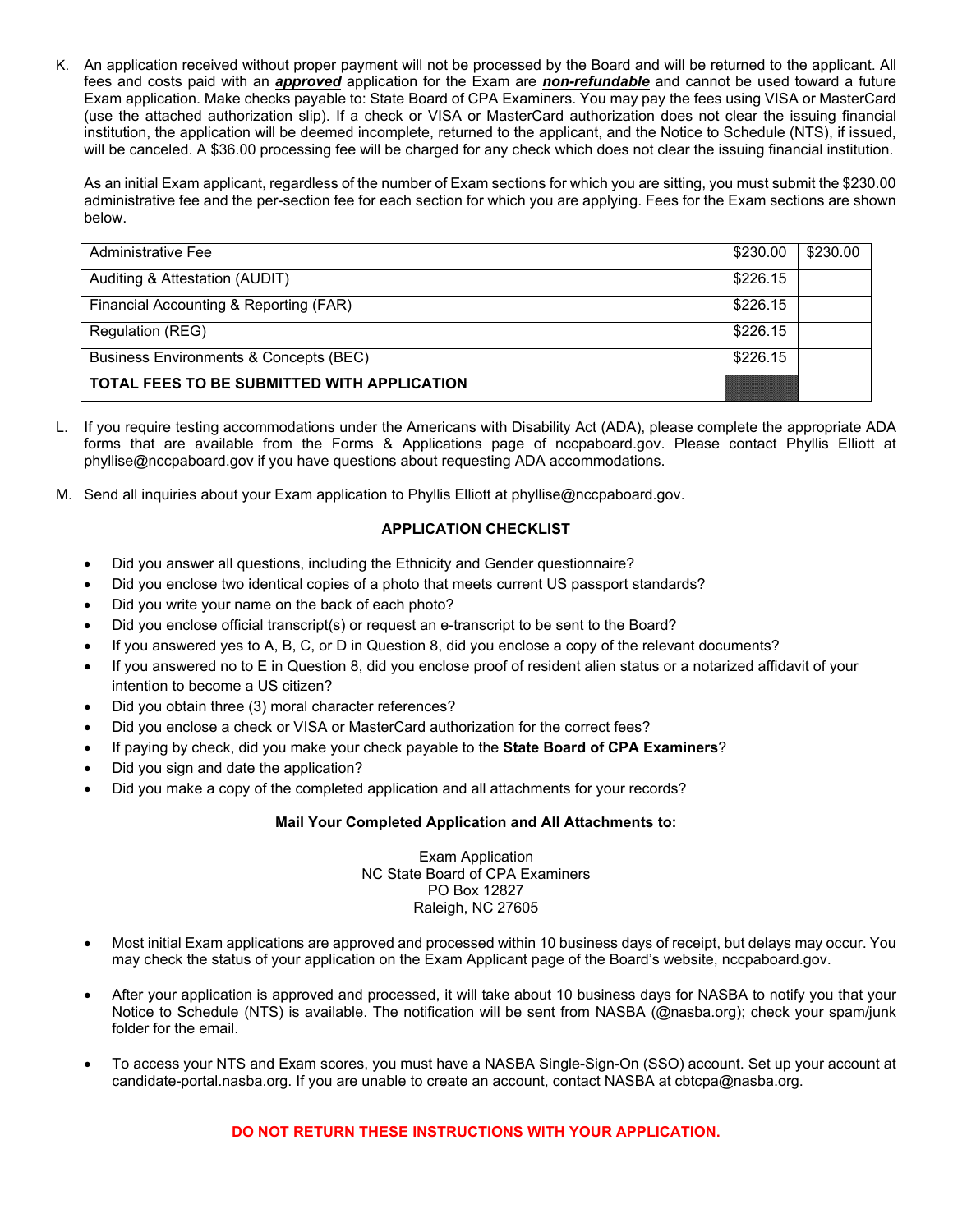|    | <b>North Carolina State Board of CPA Examiners</b><br>1101 Oberlin Road Suite 104 . Raleigh NC 27605<br>Phone: (919) 733-4224 • Fax: (919) 733-4209 • Web: nccpaboard.gov                                                                                                                                                                                 |                                                   |  |  |  |
|----|-----------------------------------------------------------------------------------------------------------------------------------------------------------------------------------------------------------------------------------------------------------------------------------------------------------------------------------------------------------|---------------------------------------------------|--|--|--|
|    | UNIFORM CPA EXAMINATION - INITIAL APPLICANT                                                                                                                                                                                                                                                                                                               |                                                   |  |  |  |
| 1. |                                                                                                                                                                                                                                                                                                                                                           | 2. DATE OF BIRTH $\frac{1}{M}$<br>$\overline{DD}$ |  |  |  |
| 3. | NAME (MUST EXACTLY MATCH THE NAME ON PHOTO ID TO BE USED FOR ADMITTANCE TO TESTING CENTER)                                                                                                                                                                                                                                                                |                                                   |  |  |  |
|    |                                                                                                                                                                                                                                                                                                                                                           |                                                   |  |  |  |
|    | Middle<br>First<br><b>MOTHER'S MAIDEN NAME</b>                                                                                                                                                                                                                                                                                                            | Last                                              |  |  |  |
| 4. | <b>HOME ADDRESS AND PHONE NUMBER</b>                                                                                                                                                                                                                                                                                                                      |                                                   |  |  |  |
|    |                                                                                                                                                                                                                                                                                                                                                           | Phone                                             |  |  |  |
|    |                                                                                                                                                                                                                                                                                                                                                           | Area Code                                         |  |  |  |
|    | City<br><b>State</b>                                                                                                                                                                                                                                                                                                                                      | Zip Code                                          |  |  |  |
|    |                                                                                                                                                                                                                                                                                                                                                           | Fax<br>Area Code                                  |  |  |  |
|    | <b>Personal Email Address</b>                                                                                                                                                                                                                                                                                                                             |                                                   |  |  |  |
|    | <b>BUSINESS ADDRESS AND PHONE NUMBER</b>                                                                                                                                                                                                                                                                                                                  |                                                   |  |  |  |
|    |                                                                                                                                                                                                                                                                                                                                                           | Phone [                                           |  |  |  |
|    | Area Code<br>Name of Firm/Company/Organization                                                                                                                                                                                                                                                                                                            |                                                   |  |  |  |
|    |                                                                                                                                                                                                                                                                                                                                                           | Fax                                               |  |  |  |
|    | City<br>State                                                                                                                                                                                                                                                                                                                                             | Zip Code<br>Area Code                             |  |  |  |
|    |                                                                                                                                                                                                                                                                                                                                                           |                                                   |  |  |  |
|    | <b>Business Email Address</b>                                                                                                                                                                                                                                                                                                                             |                                                   |  |  |  |
| 6. | PREFERRED EMAIL ADDRESS (SELECT ONE):                                                                                                                                                                                                                                                                                                                     |                                                   |  |  |  |
|    | Business Email<br>Home Email                                                                                                                                                                                                                                                                                                                              |                                                   |  |  |  |
|    |                                                                                                                                                                                                                                                                                                                                                           |                                                   |  |  |  |
| 7. | SELECT SECTION(S) TO BE TAKEN:                                                                                                                                                                                                                                                                                                                            |                                                   |  |  |  |
|    | Auditing & Attestation (AUDIT)                                                                                                                                                                                                                                                                                                                            | Business Environment & Concepts (BEC)             |  |  |  |
|    | Financial Accounting & Reporting (FAR)                                                                                                                                                                                                                                                                                                                    | Regulation (REG)                                  |  |  |  |
|    |                                                                                                                                                                                                                                                                                                                                                           |                                                   |  |  |  |
| 8. | <b>PERTINENT DATA</b>                                                                                                                                                                                                                                                                                                                                     |                                                   |  |  |  |
|    | A. Have you ever been charged, arrested, convicted, found guilty of, received a prayer for judgment continued, or pleaded nolo contendere to any offense,<br><i>inclusive of traffic infractions</i> ? If yes, please attach a copy of the relevant records. You are not required to disclose any arrest, charge, or conviction<br>expunged by the court. | ]Y □N                                             |  |  |  |
|    | B. Have you ever had an application for a license denied or any license disciplined, suspended, or revoked by any state or federal agency? If yes, please<br>$JY$ $\Box$ N<br>attach detailed explanation/information.                                                                                                                                    |                                                   |  |  |  |
|    | C. Have you ever sat for or received credit for any section of the Uniform CPA Examination in another jurisdiction? If yes, attach documentation.<br>$\square$ y $\square$ n                                                                                                                                                                              |                                                   |  |  |  |
|    | D. Have you ever been denied (for a reason other than not meeting the education requirement) to sit for the Uniform CPA Examination in any other<br>$\exists$ Y $\Box$ N<br>jurisdiction(s)? If yes, attach detailed explanation/information.                                                                                                             |                                                   |  |  |  |
|    | E. Are you a US citizen? If you are not a US citizen, you must provide proof of resident alien status or a notarized affidavit of intention to become a US<br>citizen.                                                                                                                                                                                    | □y □n                                             |  |  |  |
|    | ---------                                                                                                                                                                                                                                                                                                                                                 |                                                   |  |  |  |

## **9. EDUCATION**

A. Attach official transcript(s) and list college(s) attended, degree(s) awarded, and graduation date(s). If you are still in school, indicate anticipated graduation date(s). Are you submitting an e-transcript through a transcript service?  $\Box Y$   $\Box N$ 

| College or l<br>University | Degree(s)<br>Awarded | <b>Graduation Date</b> |
|----------------------------|----------------------|------------------------|
|                            |                      |                        |
|                            |                      |                        |
|                            |                      |                        |

B. If you have not completed the concentration in accounting, list college(s), course(s), semester hours, and anticipated completion date(s).

| College or University | Course Name | Sem. Hrs. | <b>Completion Date</b> |
|-----------------------|-------------|-----------|------------------------|
|                       |             |           |                        |
|                       |             |           |                        |
|                       |             |           |                        |
|                       |             |           |                        |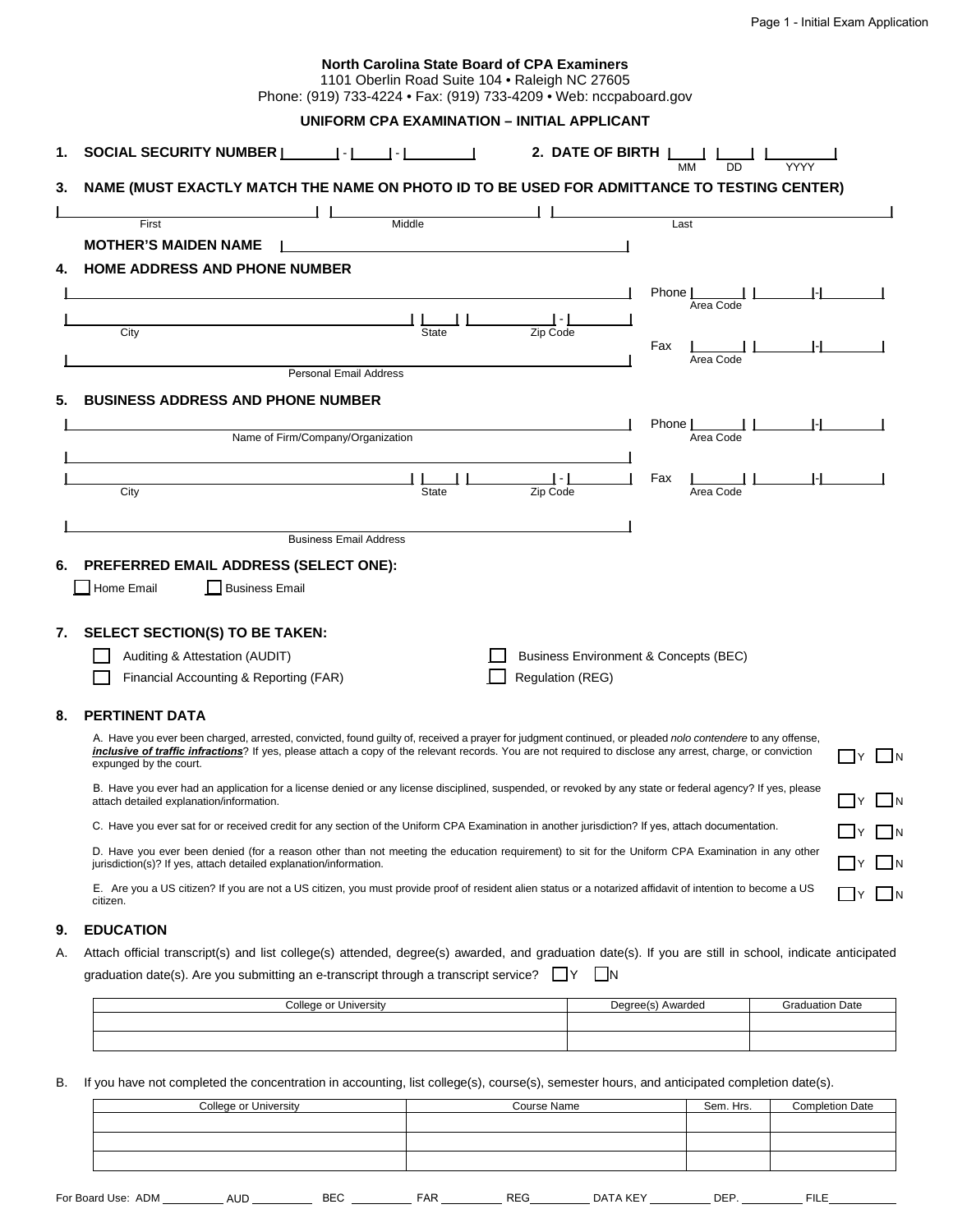#### **10. UNIFORM CPA EXAMINATION CERTIFICATE OF MORAL CHARACTER**

Please read carefully before signing this form. This form is not to be signed by persons related by blood or marriage to the applicant. Suggested references include, but are not restricted to the following groups: instructors, employers, co-workers, clergy, public officials, and neighbors. Persons signing this certificate are expected to know the applicant for a period of time sufficient to make an evaluation of his or her moral character and to be familiar with the applicant's lifestyle outside the workplace or classroom. Persons signing this certificate should do so only after careful consideration and only after reviewing the properly completed application package to determine that the applicant has made all required disclosures.

The applicant has affirmed to me that 1) the accompanying application was completed by the applicant prior to my signing this statement, and 2) all matters concerning his or her moral character have been made known to me. I have reviewed this completed application and believe it fully discloses all information necessary to properly evaluate this application.

I, the undersigned, certify that I am personally acquainted with the applicant and that the applicant is of good moral character (*i.e*., has a personal history of honesty, fairness, and respect for the rights of others and for the laws of the State of North Carolina and this nation); that he or she would be entirely worthy of the trust reposed in him or her by the State of North Carolina and the public as a CPA and that, in my opinion, conscientiously observes the high professional responsibilities of a CPA. I further certify that to the best of my knowledge, he or she has never been charged, arrested, convicted, found guilty of, received a prayer for judgment continued, or pleaded *nolo contendere* to any offense inclusive of traffic infractions, or declared by any court of competent jurisdiction to have committed any fraud; or if I have any reservations about the applicant's moral character, I agree to send a letter outlining my opinions concerning these matters to the NC State Board of CPA Examiners, PO Box 12827, Raleigh, NC 27605.

| <b>Printed Name</b> |                                                    | Relationship to Applicant (employer, friend, etc.) |  |
|---------------------|----------------------------------------------------|----------------------------------------------------|--|
| Address             | Years Known Applicant                              |                                                    |  |
| City/State/ZIP      | Telephone Number                                   |                                                    |  |
| Employer            | Signature                                          | Date                                               |  |
| <b>Printed Name</b> | Relationship to Applicant (employer, friend, etc.) |                                                    |  |
| Address             | Years Known Applicant                              |                                                    |  |
| City/State/ZIP      | <b>Telephone Number</b>                            |                                                    |  |
| Employer            | Signature                                          | Date                                               |  |
| <b>Printed Name</b> | Relationship to Applicant (employer, friend, etc.) |                                                    |  |
| Address             | Years Known Applicant                              |                                                    |  |
| City/State/ZIP      | Telephone Number                                   |                                                    |  |
| Employer            | Signature                                          | Date                                               |  |

#### **11. POLICY ON CHEATING**

Any individual found to have engaged in conduct which subverts, or attempts to subvert, the Uniform CPA Examination process may, at the discretion of the North Carolina State Board of CPA Examiners, have his or her scores on the Examination withheld and/or declared invalid, be disqualified from holding the CPA certification, and may be subject to the imposition of other appropriate sanctions. Conduct which subverts or attempts to subvert the Uniform CPA Examination process includes, but is not limited to: (1) conduct which violates the standard of the test administration, such as communicating with any other examinee during the administration of the Uniform CPA Examination; copying answers from another examinee or permitting one's answers to be copied by another examinee during the administration of the Examination; having in one's possession, during the administration of the Examination, any books, notes, written or printed material, or data of any other kind, other than the distributed Examination materials; and failure to cooperate with testing officials, and (2) conduct which violates the credentialing process, such as falsifying or misrepresenting educational credentials or other information required for admission to the Examination; impersonating an examinee; or having an impersonator take the Examination on another's behalf.

#### **12. AFFIDAVIT OF APPLICANT**

have read North Carolina General Statute (NCGS) 93 and Title 21 North Carolina Administrative Code, Subchapter 08F (21 NCAC 08F) and do understand the State law and the rules of the Board applicable to the Uniform CPA Examination. Except as stated in a letter attached to this application, I meet all of the requirements to apply for this Examination. This completed application and all required attachments have been shown to and read by all persons who are attesting to my eligibility to take this Examination. I declare under the penalties of perjury that the information and statements made in this application are, to the best of my knowledge, true, correct, and complete. I understand that the contents of this application, including all attachments, as well as any disciplinary action or Consent Order, regarding me, may be subject to the North Carolina Public Records Act. I understand by applying to sit for this Examination I am waiving any claim of confidentiality or privacy regarding disclosure of such public records.

I understand that the Examination is the property of the North Carolina State Board of CPA Examiners and that I will not remove any Examination materials, notes, or any other unauthorized materials from the examination room. I agree to keep confidential and will not disclose in any manner whatsoever any information concerning the questions or content of the Uniform CPA Examination as a result of taking the Examination. I understand that failure to comply may result in invalidation of my grades, disqualification from future Examinations, and possible civil and criminal penalties. Furthermore, I agree that in the event my Examination is lost, any claim I may have against the North Carolina State Board of CPA Examiners will be limited to the Examination fees and costs paid by me. I have read this application and do understand it and the policies of the North Carolina State Board of CPA Examiners. **All fees and costs paid with an approved application for the Uniform CPA Examination are non-refundable and cannot be used toward a future Uniform CPA Examination application**. I agree to comply with all written rules and instructions pertaining to the administration of the Uniform CPA Examination, including the policy on cheating, which is printed above. I release from liability all parties who respond to investigative inquiries from the Board. **By signing below, I authorize the Board to verify any of the representations and information set forth in this application by any means, including a criminal records check or another background check.** 

**Printed Name: Signature:**

**Date:**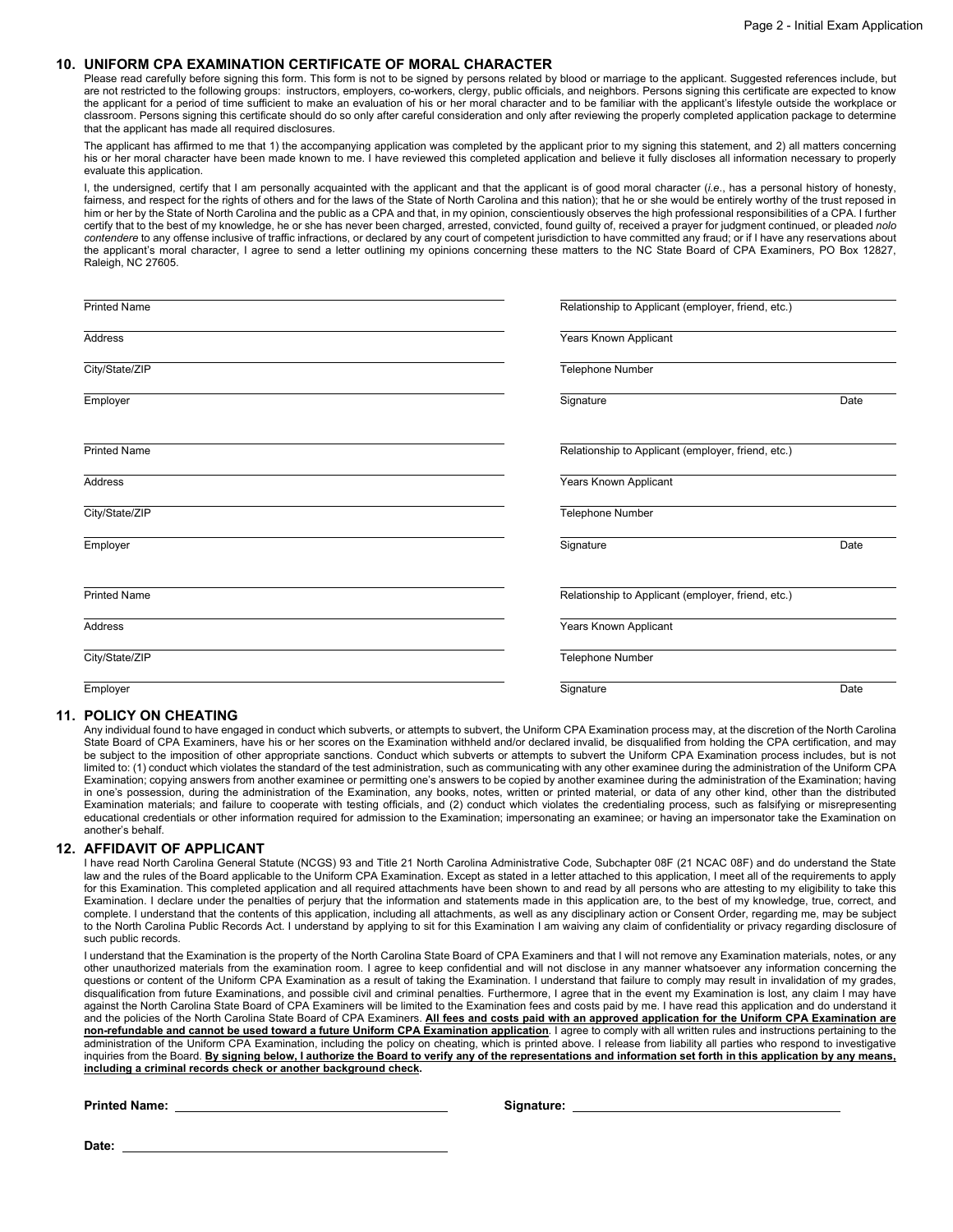# **Ethnicity and Gender Questionnaire**

State Government policy prohibits discrimination based on race, sex, color, creed, national origin, age, genetic information, or disability. The sole use of the information requested below is to identify the population segments represented in the Board's examination and licensing database. If you prefer not to disclose your ethnicity or gender, please check the appropriate "I do not wish to disclose" box.

| <b>Ethnicity (Select One)</b>                                                                                                                                                                                                                                                              |
|--------------------------------------------------------------------------------------------------------------------------------------------------------------------------------------------------------------------------------------------------------------------------------------------|
| White (Not Hispanic or Latino): A person having origins in any of the original peoples of<br>Europe, the Middle East, or North Africa.                                                                                                                                                     |
| Black or African American (Not Hispanic or Latino): A person having origins in any of the<br>black racial groups of Africa.                                                                                                                                                                |
| Hispanic or Latino: A person of Cuban, Mexican, Puerto Rican, South or Central American, or<br>other Spanish culture or origin regardless of race.                                                                                                                                         |
| Native American or Alaska Native (Not Hispanic or Latino): A person having origins in any<br>of the original peoples of North and South America (including Central America) who maintain<br>tribal affiliation or community attachment.                                                    |
| Asian (Not Hispanic or Latino): A person having origins in any of the original peoples of the<br>Far East, Southeast Asia, or the Indian Subcontinent, including, for example, Cambodia, China,<br>India, Japan, Korea, Malaysia, Pakistan, the Philippine Islands, Thailand, and Vietnam. |
| Native Hawaiian or Pacific Islander (Not Hispanic or Latino): A person having origins in any<br>of the peoples of Hawaii, Guam, Samoa, or other Pacific Islands.                                                                                                                           |
| Two or More Ethnicities (Not Hispanic or Latino): All persons identifying with more than one<br>of the above five ethnicities.                                                                                                                                                             |
| <b>Self-Identify Ethnicity</b>                                                                                                                                                                                                                                                             |
| I Do Not Wish to Disclose My Ethnicity                                                                                                                                                                                                                                                     |
| <b>Gender (Select One)</b>                                                                                                                                                                                                                                                                 |
| <b>Male</b>                                                                                                                                                                                                                                                                                |
| <b>Female</b>                                                                                                                                                                                                                                                                              |
| <b>Self-Identify Gender</b>                                                                                                                                                                                                                                                                |
| I Do Not Wish to Disclose My Gender                                                                                                                                                                                                                                                        |